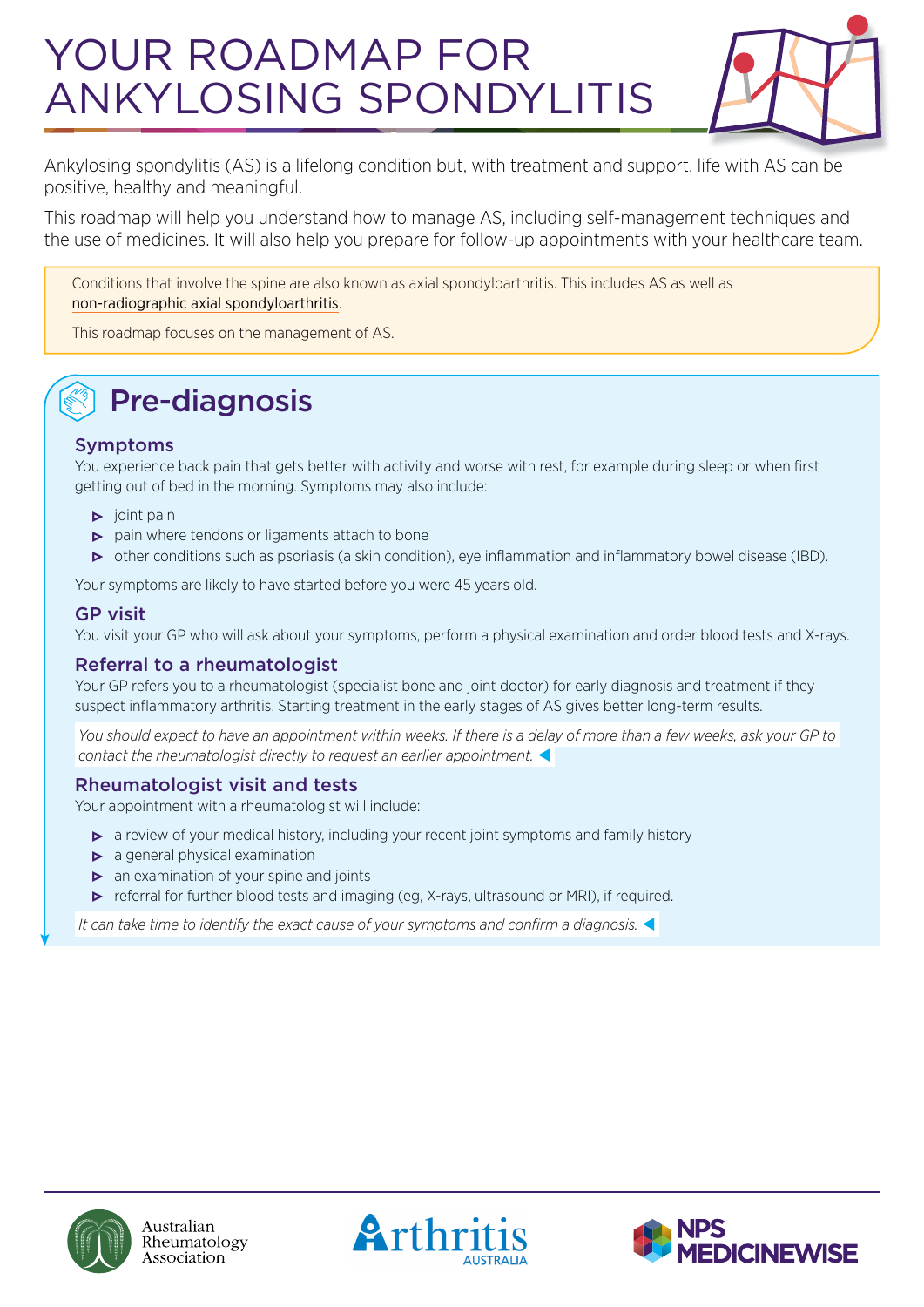# Diagnosis and initial treatment

#### **Diagnosis**

You are diagnosed with [ankylosing spondylitis \(AS\)](https://arthritisaustralia.com.au/types-of-arthritis/ankylosing-spondylitis/).

#### Initial treatment: Self-management

You start learning ways to manage your symptoms, including:

- $\triangleright$  [pain management techniques](https://arthritisaustralia.com.au/managing-arthritis/living-with-arthritis/dealing-with-pain/), including using heat and relaxation techniques
- $\triangleright$  a [healthy diet](https://arthritisaustralia.com.au/managing-arthritis/living-with-arthritis/healthy-eating/) to optimise your weight and reduce inflammation
- looking after your [mental health](https://arthritisaustralia.com.au/managing-arthritis/living-with-arthritis/arthritis-and-emotions/) by managing stress and seeking support from a psychologist or counsellor
- $\triangleright$  talking to your family and friends about how you're feeling and how they can help
- stopping smoking, as smoking cigarettes is associated with more severe arthritis and may make medicines less effective
- advice from [allied health professionals](https://arthritisaustralia.com.au/managing-arthritis/medical-management/working-with-your-healthcare-team/), such as a physiotherapist, to help with your self-management.

#### Initial treatment: Exercise

A daily [exercise and stretching](https://arthritisaustralia.com.au/get-support/resources/working-out-with-michael-slater/) program has been shown to help combat joint and spinal stiffness. Get advice from a physiotherapist for a tailored exercise program for your needs. Regular physical activity will also improve your general health and wellbeing.

#### Initial treatment: Medicines

Your first-line medicines begin with oral [non-steroidal anti-inflammatory drugs](https://rheumatology.org.au/patients/documents/NSAIDS_2019v2.pdf) (NSAIDs) (examples include naproxen, diclofenac, ibuprofen, meloxicam, celecoxib, and indomethacin). You may trial different NSAIDs, taken for several weeks each, to determine which is more effective for you. You can expect follow-up blood tests and frequent monitoring of spinal mobility and symptoms by your rheumatologist to assess the effectiveness and side effects of treatment.

For short-term use or flares, treatment may include:

- [glucocorticoids](https://rheumatology.org.au/patients/documents/Prednisolone_2019.pdf) (also known as corticosteroids) injections into joints in your arms or legs
- **•** pain relief medicines.

#### Learn more about AS

You can learn more about AS through:

- **•** [Arthritis Australia](https://arthritisaustralia.com.au/)
- talking to your healthcare team, which might include a rheumatologist, dermatologist, GP, physiotherapist, occupational therapist, rheumatology nurse, pharmacist, dietitian, podiatrist, or psychologist.

#### Follow-up visits

Visit your rheumatologist for follow-up every 3–6 months to:

- **•** assess the status of your AS and the need to modify any of your medicines or other treatments
- $\triangleright$  perform additional blood and imaging tests, if required.

## Modifying treatment

#### Biological or targeted medicines

Your rheumatologist can also add other medicines which work by blocking specific substances in the immune system. These are called biological medicines.

- [Adalimumab \(Humira\)](https://rheumatology.org.au/patients/documents/Adalimumab_Apr2019.pdf)
- **•** [Certolizumab \(Cimzia\)](https://rheumatology.org.au/patients/documents/Certolizumab_2019.pdf)
- **[Etanercept \(Brenzys, Enbrel\)](https://rheumatology.org.au/patients/documents/Etanercept_2019.pdf)**
- [Golimumab \(Simponi\)](https://rheumatology.org.au/patients/documents/Golimumab_2019.pdf)
- **•** [Infliximab \(Inflectra, Remicade, Renflexis\)](https://rheumatology.org.au/patients/documents/Infliximab_2019.pdf)
- **•** [Secukinumab \(Cosentyx\)](https://rheumatology.org.au/patients/documents/Secukinumab_2019.pdf)

There are many different biological medicines, as well as biosimilar\* medicines, so know which one you are using.